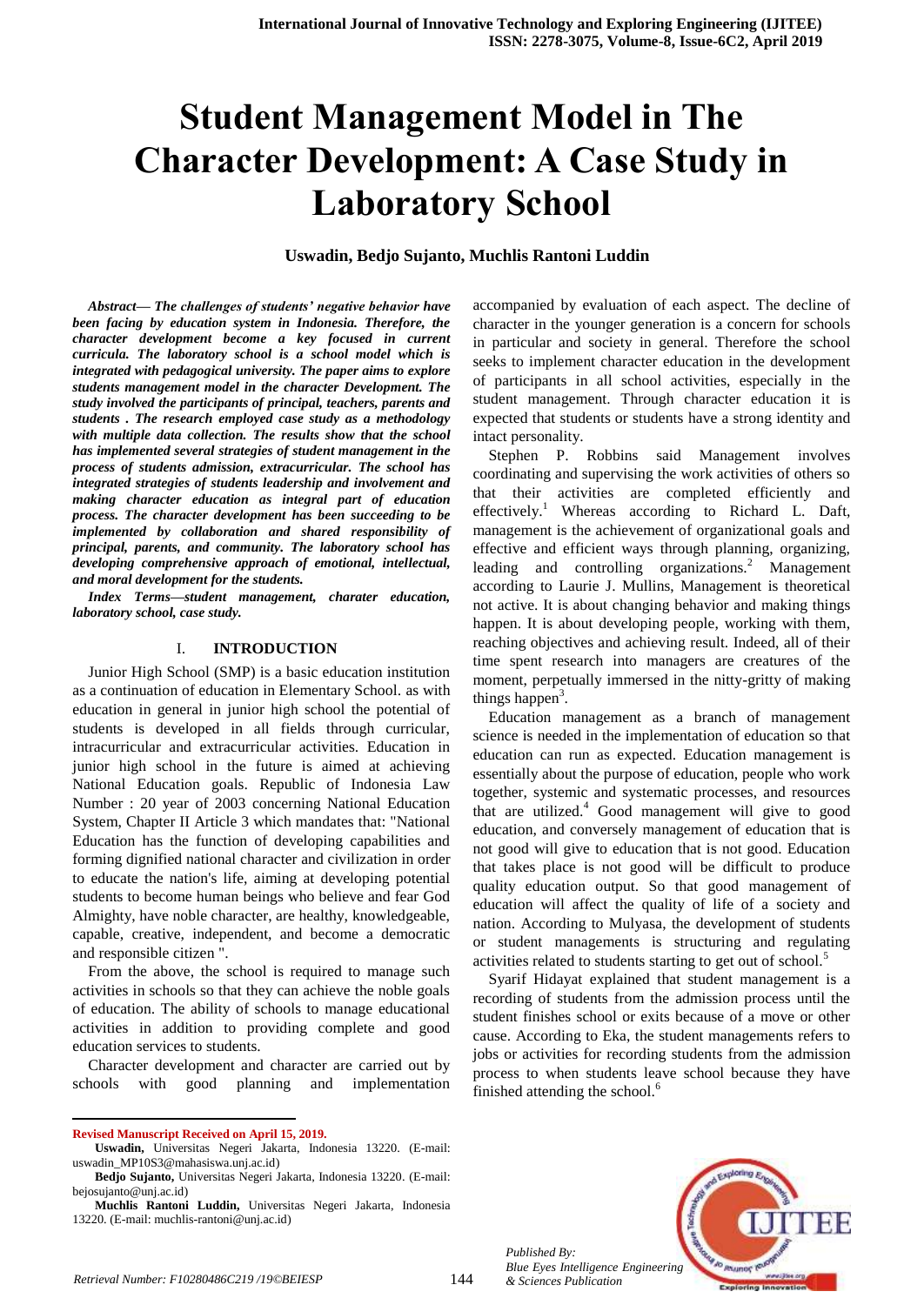Thomas Lickona stated that character is "A reliable inner disposition to respond to situations in a moral good way." Furthermore, Lickona added, "Characterization has three interrelated parts: moral knowing, moral feeling, and moral behavior". According to Lickona, noble character (good character) includes knowledge of goodness, then raises commitment (intention) towards goodness, and finally really does good. In other words, character refers to a set of knowledge (cognitives), attitudes (attitudes), and motivations (motivations), as well as behaviors (behaviors) and skills (skills). Lickona mentions eleven principles that are effective in instilling character values as follows: (1) promoting priority or core values and supporting the implementation of these values as a basis for good character, (2) defining characters comprehensively covering aspects thoughts, feelings and behavior, (3) using a comprehensive, in-depth, and proactive approach to character implementation and development, (4) creating a caring school community, (5) providing opportunities for students to take moral actions, (6) compiling curriculum that is meaningful and respectful to students, develops their character, and helps them to achieve success, (7) strives to maintain students' self-motivation, (8) involves all school members as learning and moral communities who are jointly responsible for implementation and character development, and strive to adhere to priority values at the same core that will set an example for students, (9) maintain moral leadership together and support character education initiatives, (10) involve family members and the community as partners in character building efforts, and (11) emphasize school character and placing school components (principals, teachers, and employees) to function as teachers and role models for character building, to arrive at students in realizing good character.<sup>7</sup> In principle character education in schools begins with formulating moral values that will shape the character of students, socialize it in the school system, apply it to the school curriculum and make habituation involving all students, parents and school citizens so that it continues to be a school culture continuous and forming good character.

School Laboratory has a strategic role in the application and development of student management. The success of this school in carrying out student development will be a model for other schools. SMP Labschool Jakarta is one of the laboratory schools under the auspices of UNJ and applies student management well. The researcher intends to find out more deeply about student management activities in supporting character education in schools. Can good student management support the implementation of character education at school?

As is known that the government is now re-launching the strengthening of character education in schools. This is felt necessary because there are indications of a decrease in positive characters in students caused by advances in science and technology, such as the presence of massive and unavoidable gadgets and internet influences. In the end some students carry out disrespectful actions and a decreased sense of nationalism and among students.

*1. Metodology*

This study uses a qualitative approach with a case study model and in data collection using interviews with school components, observation and documentation studies. The interview is carried out directly or indirectly. While the observation was carried out through observation of the school environment, facilities and school facilities, class visits and participating in student activities at school. Documentation study activities by researching and collecting research supporting documents, such as school regulations, school curriculum, school magazines and activity manuals and photo documentation. To add complete data, focus group discussions were carried out. This study involved principals, vice principals, teachers, school committees, alumni and parents of students. The research time is fifteen months from August 2017 to November 2018. All research datasets can be accessed online at <https://doi.org/10.31219/osf.io/vjeka>

## *2. Result And Discussion*

Based on the results of the research, this school has implemented student management well as indicated by wellplanned and implemented new students by registering on line, so that citizens from any area can register at this school. Registration of new students with the online system is one of the successes in student management<sup>8</sup>. In addition, this school also conducts student orientation activities well which are demonstrated through various activities and presents competent speakers. The school also has diverse student programs, extracurricular activities and leadership and disciplinary training activities in collaboration with the military. In the development of character education schools design in an integrated manner through education in the classroom through subjects, student activities, through school culture and exemplary from the teacher. Activities in student management and character education in schools can be carried out well because of the support of all school members and the support of parents. This is all in line with what Lickona has conveyed in 11 principles of character development.

According to Mochtar Buchori, character education should bring learners to cognitive value recognition, affective value appreciation, and finally to actual values. Character education that has been in junior high school so far needs to be studied, and sought alternative solutions, and needs to be developed more operationally so that it is easily implemented in schools.<sup>9</sup>

Character education can basically be integrated into learning in each subject. Learning material related to norms or values in each subject needs to be developed, made explicit, and related to the context of everyday life. Thus, learning character values is not only at the cognitive level, but touches on internalization, and real practice in the lives of everyday students in society.

Student development activities that have been held by schools are one of the potential media for character education and improving the academic quality of students. The character development of students in schools is carried



*Published By: Blue Eyes Intelligence Engineering*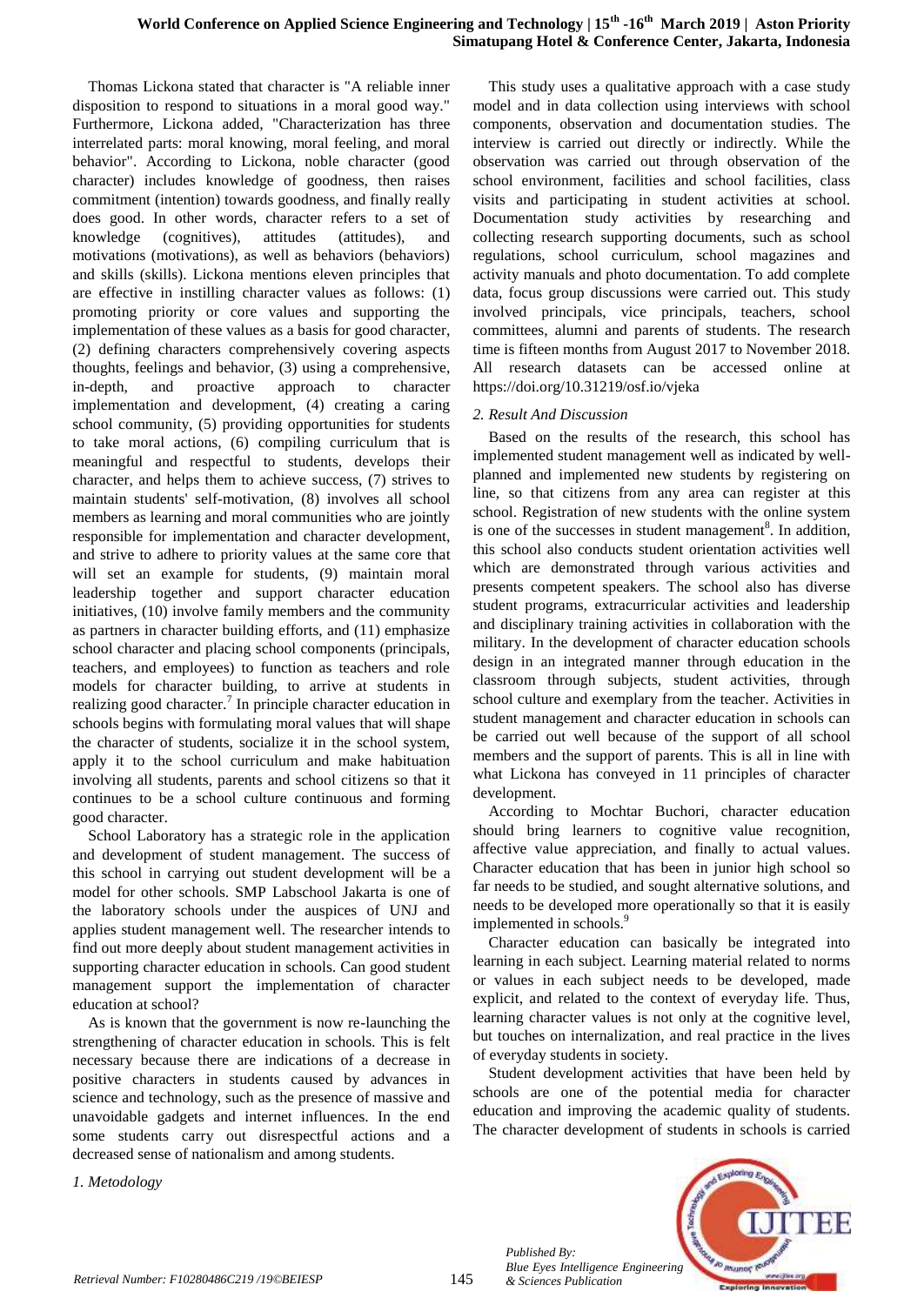out comprehensively and continuously, integrated and synergistically.The character development of students in schools is carried out comprehensively and continuously, integrated and synergistically.<sup>10</sup> Student coaching activities are educational activities outside the subject to help the development of students according to their needs, potential, talents, and interests through activities specifically organized by educators and / or education staff who are capable and capable in school. Through student development activities it is expected to develop the ability and sense of social responsibility, as well as the potential and achievements of students.

Character education in schools is also strongly associated with school management or management. Management in question is how character education is planned, implemented, and controlled in educational activities in schools adequately. Management includes, among others, the values that need to be instilled, the content of the curriculum, learning, assessment, educators and education staff, and other related components. The principle of developing national culture and character in the 2013 curriculum is not included as a subject but is integrated into subjects, self-development and school culture.

Eighteen values in character education according to the department of education and culture are Religious, Honest, Tolerance, Discipline, Hard Work, Creative, Independent, Democratic, Curiosity, National Spirit, Love of the Motherland, Respect for Achievement, Friendly Communicative, Love Peace, Love to Read, Care for the Environment, Care for Social, Responsibility. In the era of the Ministry of Education and Culture under the leadership of Mr. Muhadjir Effendy in 2016 launched the Character Education Strengthening Activity for Elementary and Middle School .There are five main values of interrelated characters that form a value network that needs to be developed as a priority for the Strengthening Character Education Movement. The five main values of the national character in question are as follows: 1. Religious, 2. Nationalist, 3. Independent, 4. Mutual Cooperation and 5. Integrity.<sup>11</sup> The implementation of the five main character values in the school makes students more be character by cooperation with parents.<sup>12</sup>

The development of students at SMP Labschool Jakarta is carried out through integrated activities both in academic and non-academic fields. In accordance with the motto of the Creative, Achieving and Character. schools, the school processes in such a way that it fosters students' activities so that they are fun, challenging and meaningful.

Guidance of students starts from Student Orientation Period, Extra-curricular Expo, SALAM Culture, Dhuhr Jamaah Prayers, Culture, Ashar Jamaah Prayer, Tadarus, Scout activities, National Olympiad Science and Art Team Development, Islamic Boarding Schools, Retreats (Christian), Tirta Nyadnya (Hinduism) , Field Study, Study and Appreciation of Indonesian Student Leadership (SAKSI), Social Services, Student Leadership Basic Training (LDKS), Student Management Skills Exercises (LKMS), Writing Work, Labscare, Industry Visit (invita), Crossroad Running , Student Exchange, Drama Performance, Focus of National Exams, Achievement Motivation Training, Farewell, Graduation.

Student management in schools is well implemented and careful planning and continuous improvement. Since students in grades 7 to 9 there are several activities prepared by the school so that students have experience and learning that can improve students' character. When grade 7 students get a school orientation period, extracurricular activities, museum visits, study and appreciation of Indonesian student leadership (SAKSI) in collaboration with TNI Kostrad, Student Leadership Training, Religious debriefing according to their religion such as "Student Islamic Boarding School", Retreat, Tirta Labcare. Labscare is an activity in the form of social services carried out by students as much as 20 hours, while being students. This activity trains students to care more about their environment. Students in grade 7 take part in Scout activities, as compulsory activities according to the curriculum.When grade 8 students get industry visits, write papers, become (Organisasi Siswa Intra Sekolah) administrators and Class Representative Assembly (Majelis Perwakilan Kelas), Drama Theater Performances, Art Performances, inter-school competitions, exchange students to foreign schools, making school magazines. When 9th grade students get career insight, alumni sharing, achievement motivation, deepening of National Examination material, Try out, Memories Run, farewells, graduations and yearbooks. Activities that are routinely carried out every day are the duhur and ashar prayer, congregation , literacy activities, prayers and greetings.

In learning activities, each teacher connects subject matter with strengthening character education. At the beginning of learning begins with prayer, respect for the teacher, ten character statements. A dialogical learning atmosphere with excellent interactions between teachers and students, so that teachers become friends in learning. With these conditions students feel comfortable in school and comfortable learning. This is in accordance with the school slogan that my School is my second home. In conducting student learning tests or evaluations, it is emphasized to prioritize honesty and responsibility so that test results describe the true abilities of students.

Parents support of students for school programs is very good so that good synergies make the program run well and smoothly. Parents support is given both material, energy and mind and finance. The role of parents in supporting school activities is carried out through individuals and in class organizations as well as through the parents and teachers association. School success is a joint success involving all components of the school. Students, teachers, employees, parents and principals support each other and believe that student and academic activities will be successful if there is the participation of all components.

The results show that the laboratory school has implemented several strategies of student management in the process of students' admission, teaching and learning, assessment, and extracurricular program. The school has integrated strategies of students' leadership and involvement and making character education as integral part of education process. The character development has been succeeding to



*Published By: Blue Eyes Intelligence Engineering*